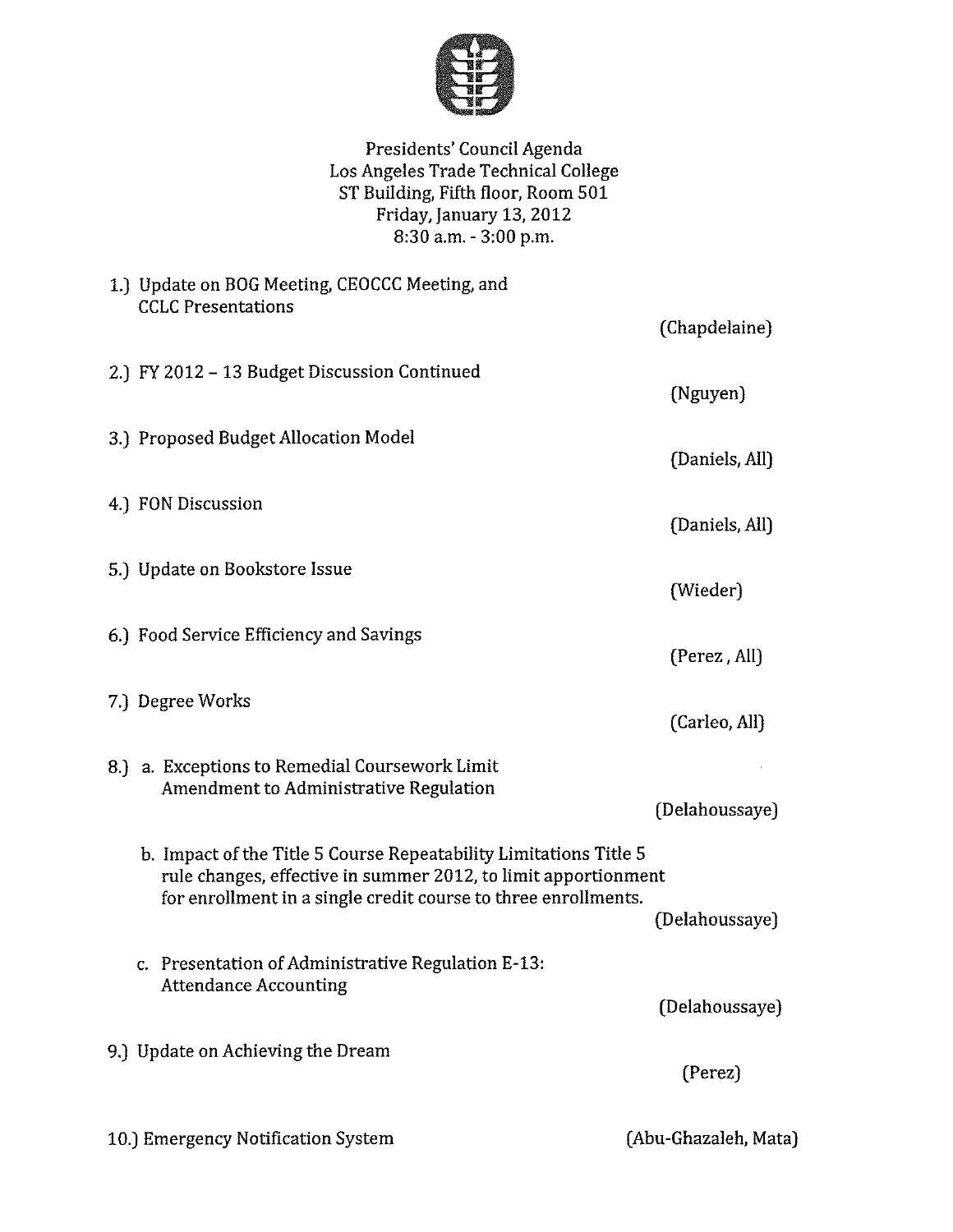

## **Presidents' Council Meeting** Friday, January 4, 2013 9:30 a.m. Coffee / 10:00 a.m. Meeting **M&O Conference Room** (Maintenance & Operations Building, adjacent to Child Development Center) Los Angeles Southwest College Agenda

## 1.) The Faculty Obligation Number (FON) --- Hiring for FY 2014

At the DBC meeting on December 12, a form was distributed that showed 51 actual retirements through December 11, 2012. Each college is at a different full-time/parttime ratio in relationship to each other and to the district-wide average. The purpose of this discussion is to determine whether a plan is needed to address the disparities in the FT/PT ratios at each of the colleges as we hire to meet the FON.

(Barrera, Burke-Kelly, Daniels, All)

## 2.) Growth Funds

 $\sim 10^{11}$ 

Continue discussion on growth funds and their potential and best use district-wide if and then growth materializes.

(Daniels, All)

## 3.) Creation of a One Stop Student Success Position(s)

Subsequent to gaining feedback from the VP Councils last year, Karen Martin proposed the consolidation or creation of a one stop student success position. She presented Trade senior staff with a job description and proposed title and intends to present it to the HR and VP Councils over the next month. Presidents' Council will review the job description and discuss this proposal.

(Chapdelaine, All)

4.) Educational Services Center Program Review: Guide and Report Template 2012-13 Discuss this handout provided at the last Presidents' Council which presidents were asked to review.

(Delahoussaye, All)

## 5.) District Strategic Plan

Begin discussion of how the Strategic Plan will be actualized at the colleges. As previously discussed, explore presidents' approaches to making their respective presentations to the Board. The Board's approval of the Plan should occur in January.

(Chancellor, Delahoussaye, All)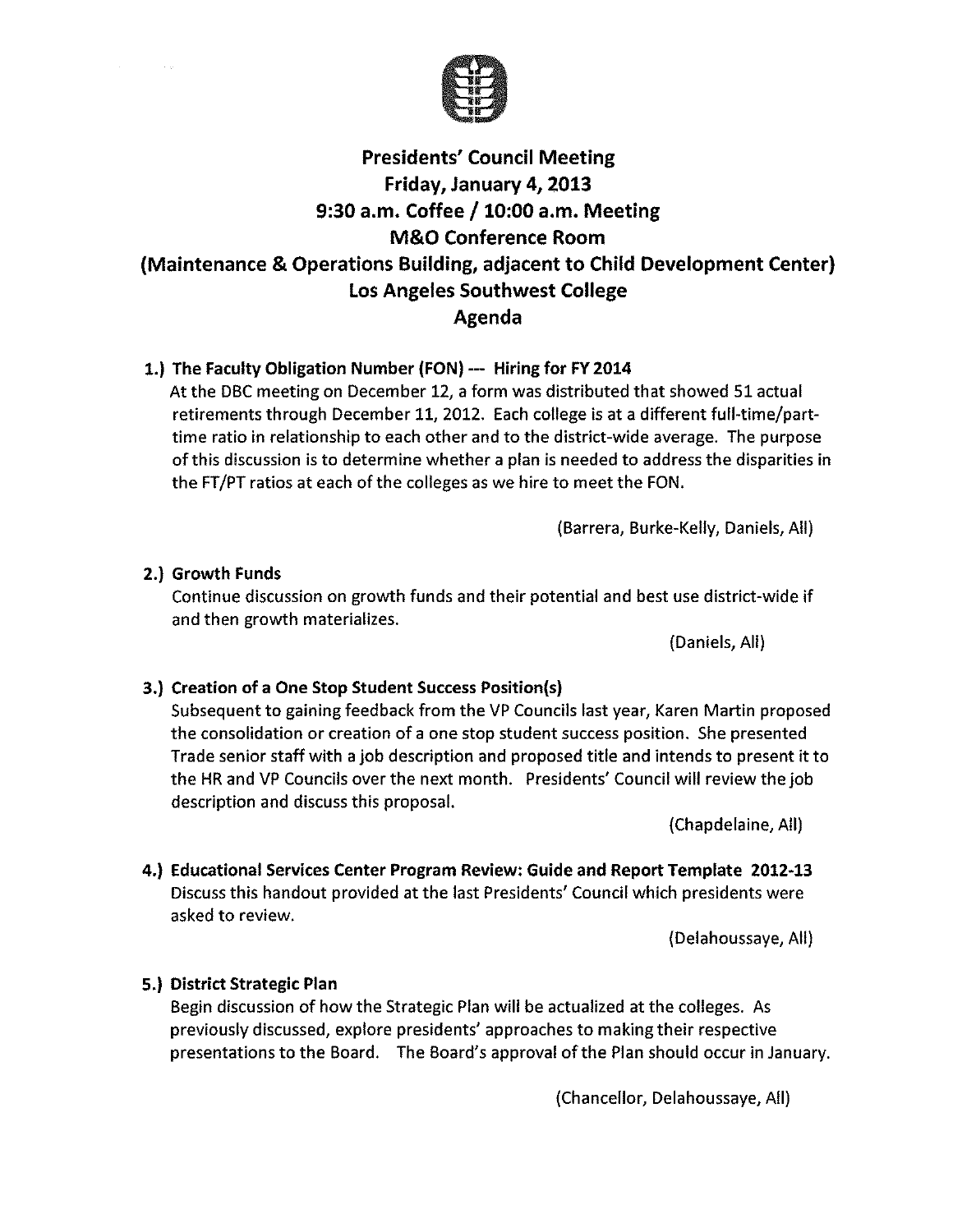**Presidents' Council Meeting** Friday, January 4, 2013

## 6.) Current Board Meeting Schedule

Discuss college communities' sentiments about the proposed Board meeting schedule.

(Chancellor, All)

## 7.) Possible Updates on Prior Agenda Items:

- a. Credit for Military Service for Veterans Prior or future Joint VP Council -AA and SS-- discussion?
- b. Energy Use and Space Utilization (adopted as a charge for the new Board's Ad Hoc Committee) VP of Administrative Council discussion?
- c. Counseling Services Recap of prior PC discussion offered for the benefit of Vice Chancellor Delahoussaye -- Further discussion about the need for assessment Prior of future Joint VP Council -AA and SS-discussion?

(R. Martinez, M. Martinez, Chapdelaine, All)

## 8.) United Way Campaign (Proposed: February 18 - March 22, 2013)

Representatives of United Way of Greater Los Angeles would like the opportunity to use your public bulletin boards on the campus to advertise their giving campaign. Such a notice may reference the use of the automatic payroll deduction as a means of making the donation.

(Chancellor, Reid)

## 9.) College no-smoking policy

As a consequence of a Board of Trustees' inquiry, presidents have been asked to provide their no-smoking policies. This request follows another request, a year earlier, for the designated areas on the campus for smoking. The presidents will discuss whether their no-smoking policies and designated smoking areas are adequately communicated to students, employees and visitors. Is the signage directing smokers to the appropriate locations visible and sufficient?

(Chancellor)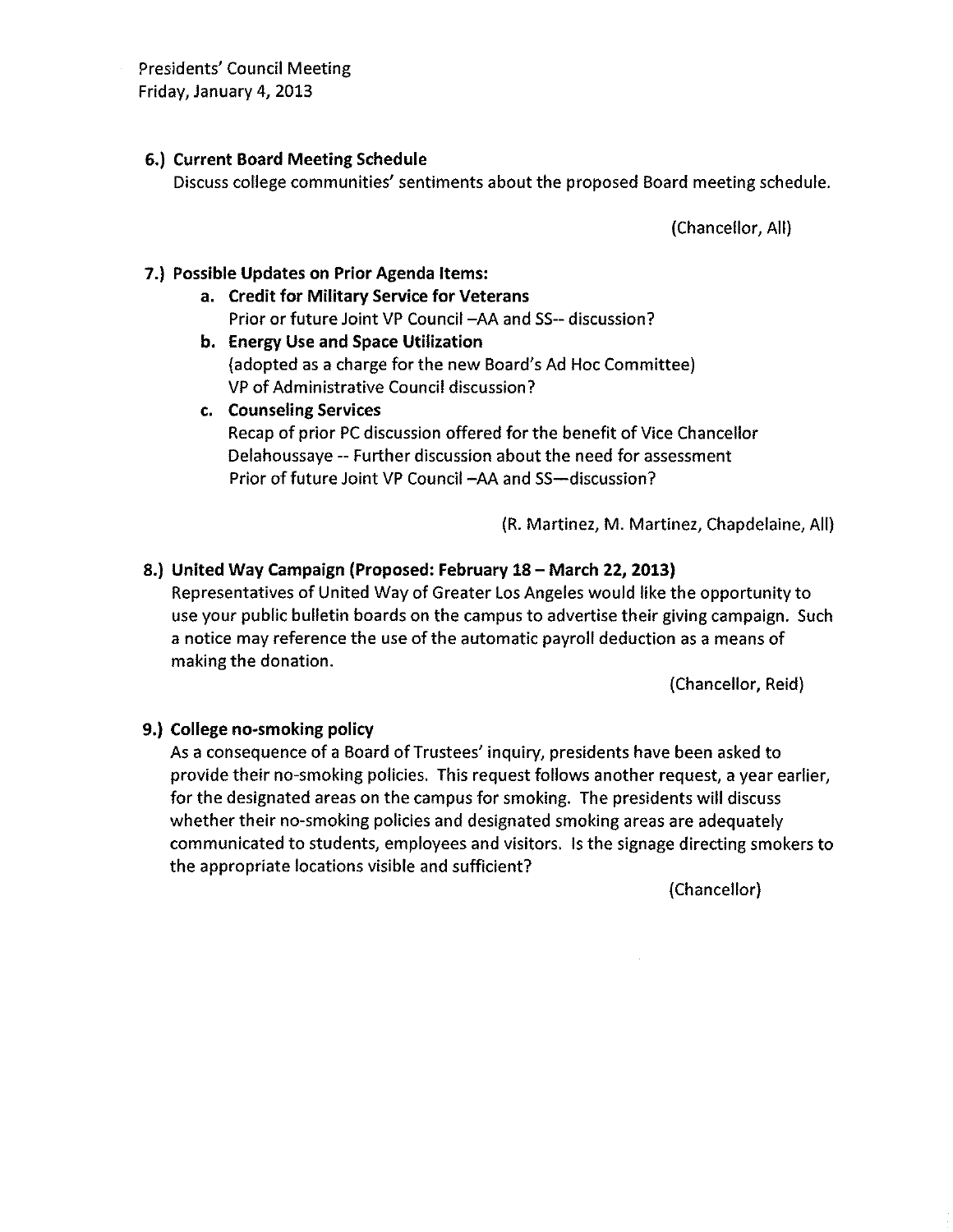

# **PRESIDENT'S COUNCIL AGENDA LA TRADE-TECHNICAL COLLEGE ASPEN HALL (TE)-120** JANUARY 10, 2014, 1:00 P.M.

**DISCUSSION ON COLLEGE PLANS FOR COVER LACCD WEEK**  $1.$ LEARN FROM ONE ANOTHER WHAT AGENCIES ARE PROVIDING SERVICES, WHAT RESOURCES ARE NEEDED AND WHAT OUTREACH EFFORTS WILL BE IMPLEMENTED.

(ABU-GHAZALEH)

 $2.$ **UPDATE ON FON** THE MOST RECENT INFORMATION WILL BE PROVIDED.

(R. MARTINEZ AND BARRERA)

 $3.$ **LEAGUE LEGISLATIVE CONFERENCE AND VISITS** UPCOMING SACRAMENTO VISITS TO LEGISLATIVE OFFICES WILL BE DISCUSSED.

(REID, BARRERA)

#### **HUMAN RESOURCES CONSULTATION ITEMS** 4.

(ROMAN, BARRERA)

- **A. VOLUNTEERS**
- **B. COMPLAINT PROCEDURE REPORTING**
- $C_{\bullet}$ **DEPARTMENT CHAIRS**
- **VP EVALUATIONS** D.
- GRANTS UPDATE (SB 1070, PROP 39, ETP, AB 86)  $5.$

(CAJAYON)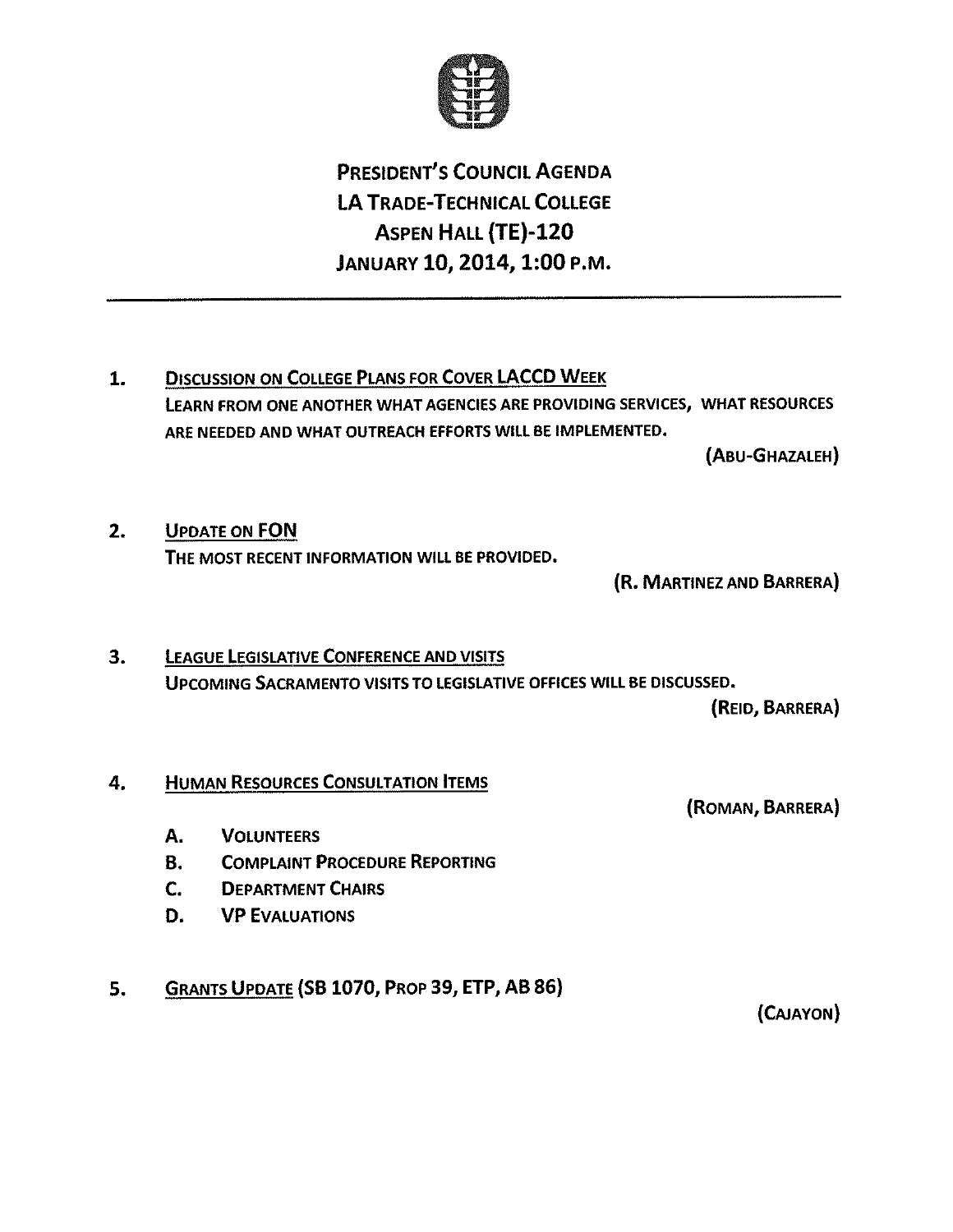

## **PRESIDENTS' COUNCIL JANUARY 9, 2015** 8:30 AM - CONTINENTAL BREAKFAST | 9:00 AM - BUSINESS SORIANO BOARD ROOM, GOLDEN EAGLE BUILDING - 3<sup>RD</sup> FLOOR **CALIFORNIA STATE UNIVERSITY, LOS ANGELES** 5151 STATE UNIVERSITY DRIVE | LOS ANGELES, CA 90032-8500

## **AGENDA**

- $1.$ **Check-In**
- Welcoming Remarks and Visit with CSULA President Bill Covino and Executive Staff  $2.$ An opportunity to discuss institutional collaboration and partnerships, i.e. outreach and access efforts; transfer; remediation challenges; upcoming legislative priorities and shaping common higher education message.
- 3. **College Roundtable (All)** Each of the college presidents will share key campus issues and upcoming events.
- Review of Chancellor's Retreat Notes from December 4-5, 2014 (All) 4. Please refer to attached notes.

#### $5.$ Governor's 2015/16 Budget and Legislative Updates

- Governor Brown's 2015/16 state budget is expected to be released today. Initial impressions will be shared and time will be spent on shaping the upcoming legislative visits. (Rodriquez)
- HACU is seeking a weighted formula for community college funding. LACCD needs to decide how we will support or watch this initiative. (Perez)

### **Future Directions: District Foundation/Advancement & Communications** 6. (Rodriguez)

- The current provider's contract ends at the end of February. The Chancellor will share  $\bullet$ ideas concerning the future direction of the districtwide foundation.
- District/College branding is a follow-up to the December meeting with the federal lobbyists.

#### 7. 2015/16 Faculty Hiring/FON (Roman)

An update on the upcoming faculty hiring cycle will be provided by Vice Chancellor Roman.

### **Accreditation (Kimble and All)** 8.

Campus and district office updates will be provided and strategies for moving forward will be identified.

**Checkout** 9.